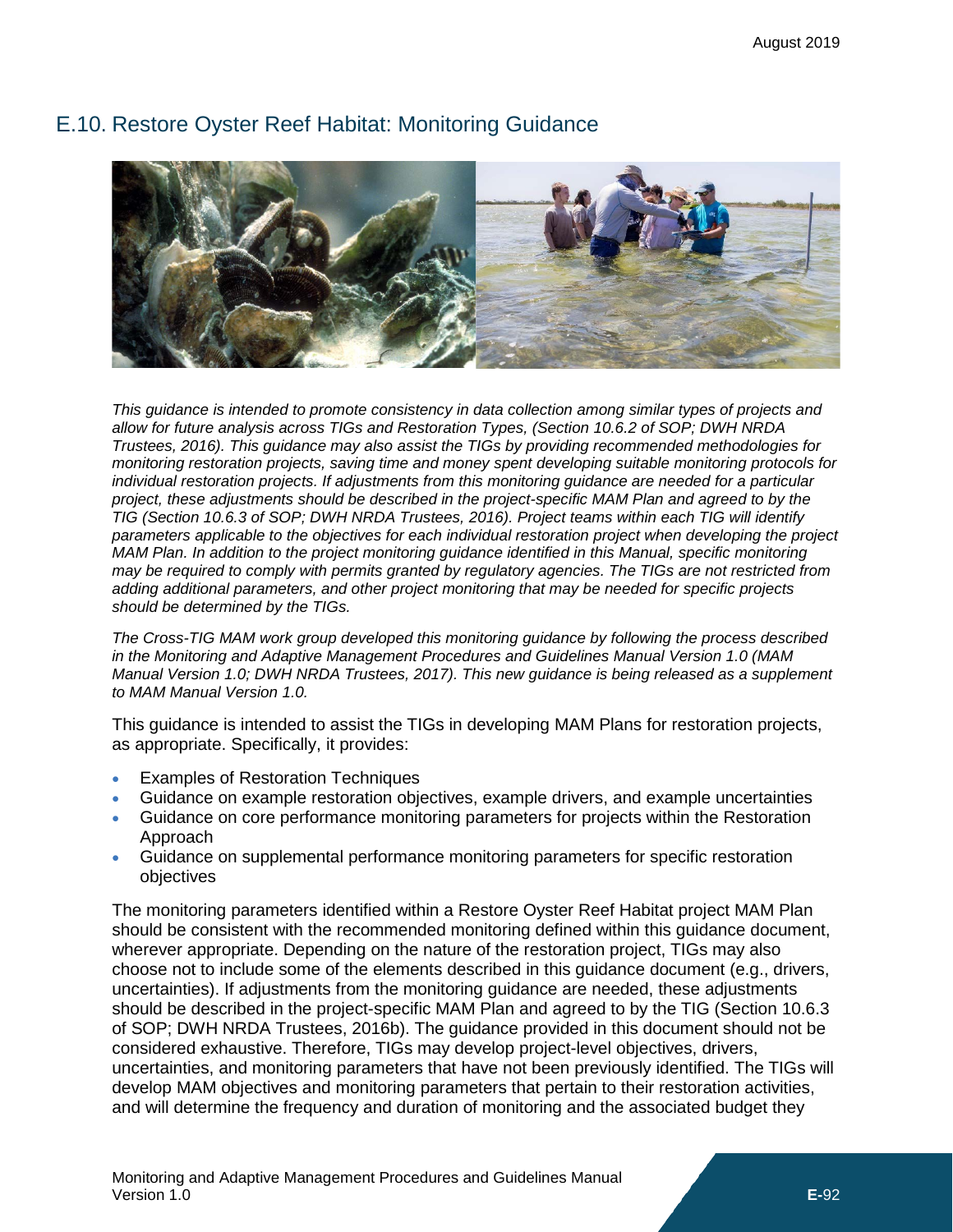deem appropriate. This guidance may change as new monitoring parameters, methods, and technologies are identified and/or developed. Additional guidance may be found in the Strategic Framework for Oyster Restoration Activities (DWH NRDA Trustees, 2017).

The monitoring parameters recommended in this guidance document are further detailed in Attachment E Section [E.3,](#page--1-0) which includes a complete list of core- and objective-specific monitoring parameters identified by the Cross-TIG MAM work group and guidance on measurement unit(s) and monitoring methods. Guidance on monitoring locations, frequencies, durations of sampling and potential analyses is also provided where appropriate.

# **E.10.1. Restoration Techniques**

Restoration Techniques are specific restoration actions the Trustees identified for each of the Restoration Approaches. Restoration Techniques may be used individually or in combination. See Appendix 5.D of the PDARP/PEIS (DWH NRDA Trustees, 2016a). The following are example Restoration Techniques included in the PDARP/PEIS for this Restoration Approach. This list should not be considered exhaustive; additional Restoration Techniques may be identified and/or developed.

- 1. Restore or create oyster reefs through placement of cultch in nearshore and subtidal areas.
- 2. Construct living shorelines.
- 3. Enhance oyster reef productivity through spawning stock enhancement projects such as planting hatchery raised oysters, relocating wild oysters to restoration sites, oyster gardening programs, and other similar projects.
- 4. Develop a network of oyster reef spawning reserves.

# **E.10.2. Example Project-Level Restoration Objectives**

Project-level restoration objectives should be specific to the resource injuries and clearly specify the desired outcome(s) of the restoration project (15 CFR § 990.55(b)(2)). See Section 2.4.1 of the MAM Manual Version 1.0 for guidance on establishing restoration objectives. The following are example project-level restoration objectives that may apply to one or more of the abovementioned Restoration Techniques. This list should not be considered exhaustive; additional objectives may be developed and/or identified.

- Increase reef height and/or area through cultch placement
- Establish new or increase capacity of existing shell recycling programs to increase amount of shell available for restoration
- Reduce wave energy reaching the shoreline
- Create substrate for colonization by oysters and other reef organisms
- Provide shelter for reef-dwelling organisms
- Re-establish ecological connections at the land-water interface
- Increase density of spawning-size oysters
- Create spawning reserves that are protected from harvest
- Enhance survival, growth, and reproduction of oysters

#### **E.10.3. Example Drivers**

Drivers are outside forces, natural or anthropogenic, that have the potential to influence the outcome(s) of a restoration project. Drivers tend to be large-scale, long-term forces that are not easily controlled at the scale of a single restoration project (Harwell et al., 2016). See Section 2.4.2 of the MAM Manual Version 1.0 for guidance on establishing the conceptual setting for a MAM Plan, including identifying drivers. The following are example drivers that may be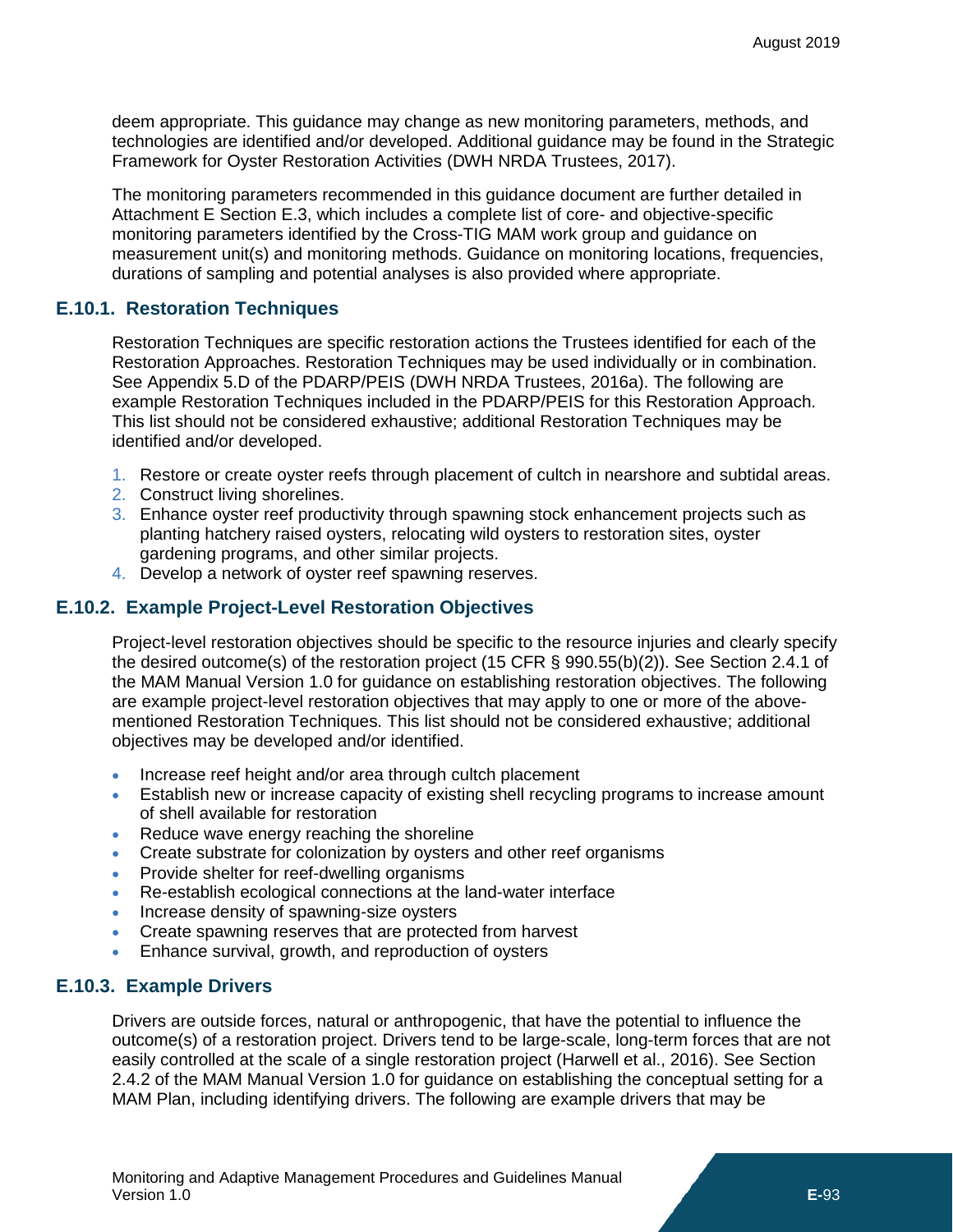applicable to this Restoration Approach. This list should not be considered exhaustive; additional drivers may be identified.

- Salinity
- Dissolved oxygen concentration
- Temperature
- Pollution
- **Phytoplankton**
- Harmful algal blooms
- pH
- Disease
- Larval transport (currents)
- Bottom hardness
- **Sedimentation**
- Wave exposure
- Tidal position
- Sea level rise
- Subsidence of cultch
- Commercial harvest
- Predation
- Competition for space or food
- Water management practices affecting local water quality
- Natural resource management policies

## **E.10.4. Example Uncertainties**

Uncertainties or information gaps have the potential to affect adaptive management decisions for individual or multiple restoration projects. These decisions may include how to improve the likelihood of achieving favorable project outcomes or selecting corrective actions in the event a project is not performing as intended. See Section 2.4.3 of the MAM Manual Version 1.0 for guidance on identifying potential sources of uncertainty for a MAM Plan. The following are example uncertainties that may be applicable to this Restoration Approach. This list should not be considered exhaustive; additional uncertainties may be identified.

- Cultch availability and cost
- Freshet frequency and severity
- Illegal harvest
- Coastal acidification trends
- Adjacent land use
- Spatial (horizontal and vertical) effects from anoxia events
- Effects from local resource management, such as water or sediment diversions
- Most effective way to restore oysters

#### **Guidance on Developing Parameters for Project-Level Performance**

This section includes two types of monitoring parameters for consideration under the Restore Oyster Reef Habitat Approach:

1. Core performance monitoring parameters applicable to projects within a Restoration Approach (core performance monitoring parameters are those used consistently across projects in order to facilitate the aggregation of project monitoring results and the evaluation of restoration progress for each Restoration Type; Appendix 5.E.4 of PDARP/PEIS; DWH NRDA, 2016a).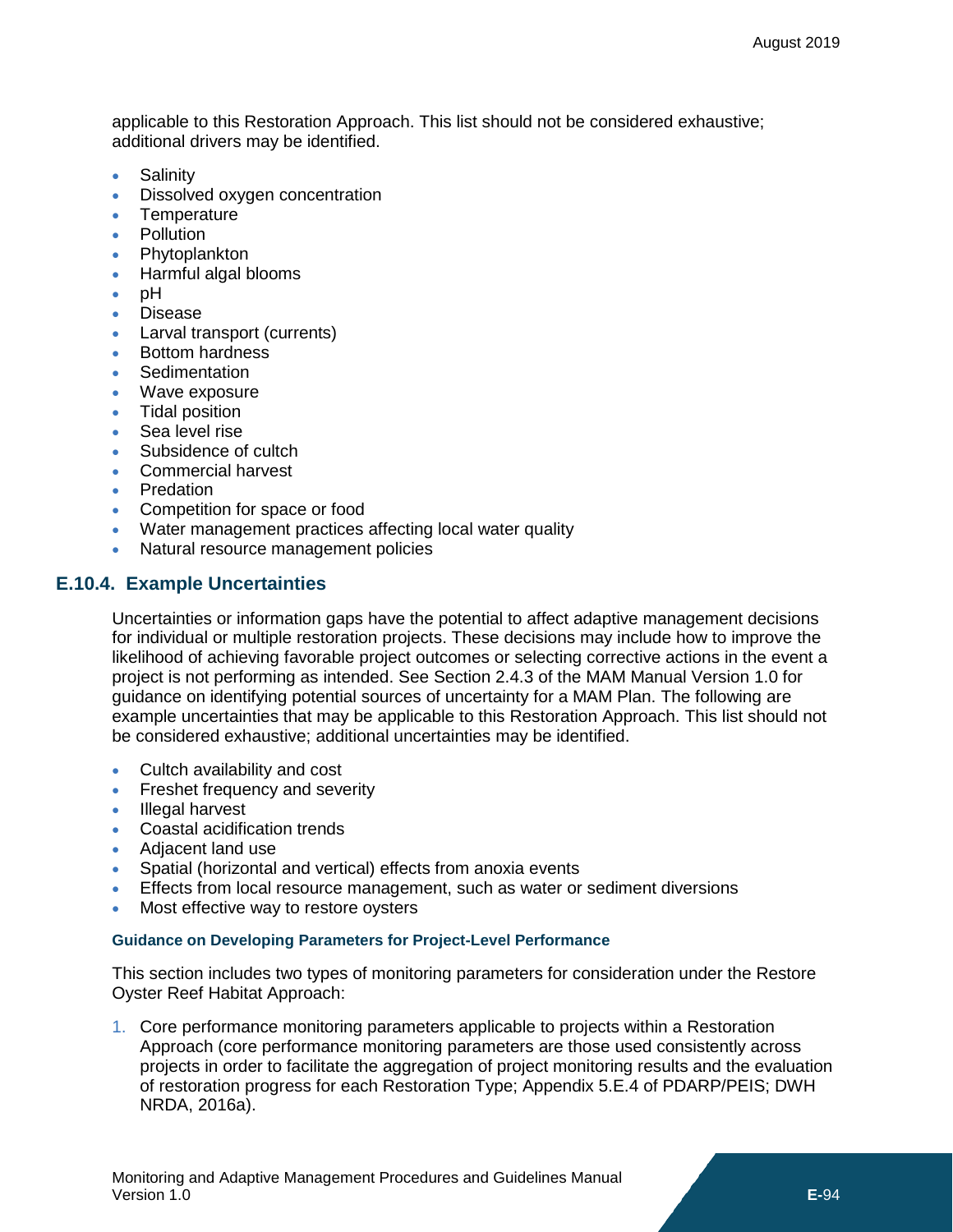2. Objective-specific performance monitoring parameters that are only applicable to projects with a particular restoration objective.

Additional adaptive management and/or validation monitoring parameters for consideration have also been identified. These additional parameters may be helpful for resolving uncertainties, explaining outside drivers, optimizing project implementation, supporting decisions about corrective actions and other adaptive management of the project, and informing the planning of future DWH NRDA restoration projects. Tables [E.10.](#page-0-0)1 and [E.10.](#page-0-0)2 should not be considered exhaustive, and other parameters may be considered, as appropriate. See the complete list of core- and objective-specific monitoring parameters for details on the core performance monitoring parameters including definitions, units, and other guidance.

| Category                                           | Core performance monitoring parameters                                                                                                                        | Parameters for consideration<br>(as appropriate)                                                                                                              |
|----------------------------------------------------|---------------------------------------------------------------------------------------------------------------------------------------------------------------|---------------------------------------------------------------------------------------------------------------------------------------------------------------|
| Reef dimensions                                    | Project footprint (m <sup>2</sup> )<br>$\bullet$<br>Reef area (m <sup>2</sup> )<br>$\bullet$<br>Reef height (m)<br>Reef volume (m <sup>3</sup> )<br>$\bullet$ | Low tide exposure<br>Reef rugosity<br>Reef patchiness<br>Consolidation rate/subsidence of reef structure<br>Substrate type, amount, and condition             |
| Oyster demography                                  | Density of live and dead oysters (# of<br>oysters/m <sup>2</sup> )<br>Size frequency distribution (shell height,<br>mm)<br>Mortality (%)<br>$\bullet$         | <b>Growth rates</b><br>Recruitment<br>Shell volume (for determination of shell budget)<br>Dermo disease prevalence and intensity                              |
| Benthic predatory, pest,<br>or competitive species |                                                                                                                                                               | Presence, density, or percent cover of predatory,<br>pest, or competitive species                                                                             |
| <b>Environmental conditions</b>                    |                                                                                                                                                               | Water temperature<br>Salinity<br>Dissolved oxygen<br>$\bullet$<br>pH<br>$\bullet$<br>Turbidity<br>Total suspended solids<br>Chlorophyll a<br><b>Flow rate</b> |

### **Table [E.10.](#page-0-0)1. Core performance monitoring parameters and additional parameters for consideration under the Restore Oyster Habitat Restoration Approach.**